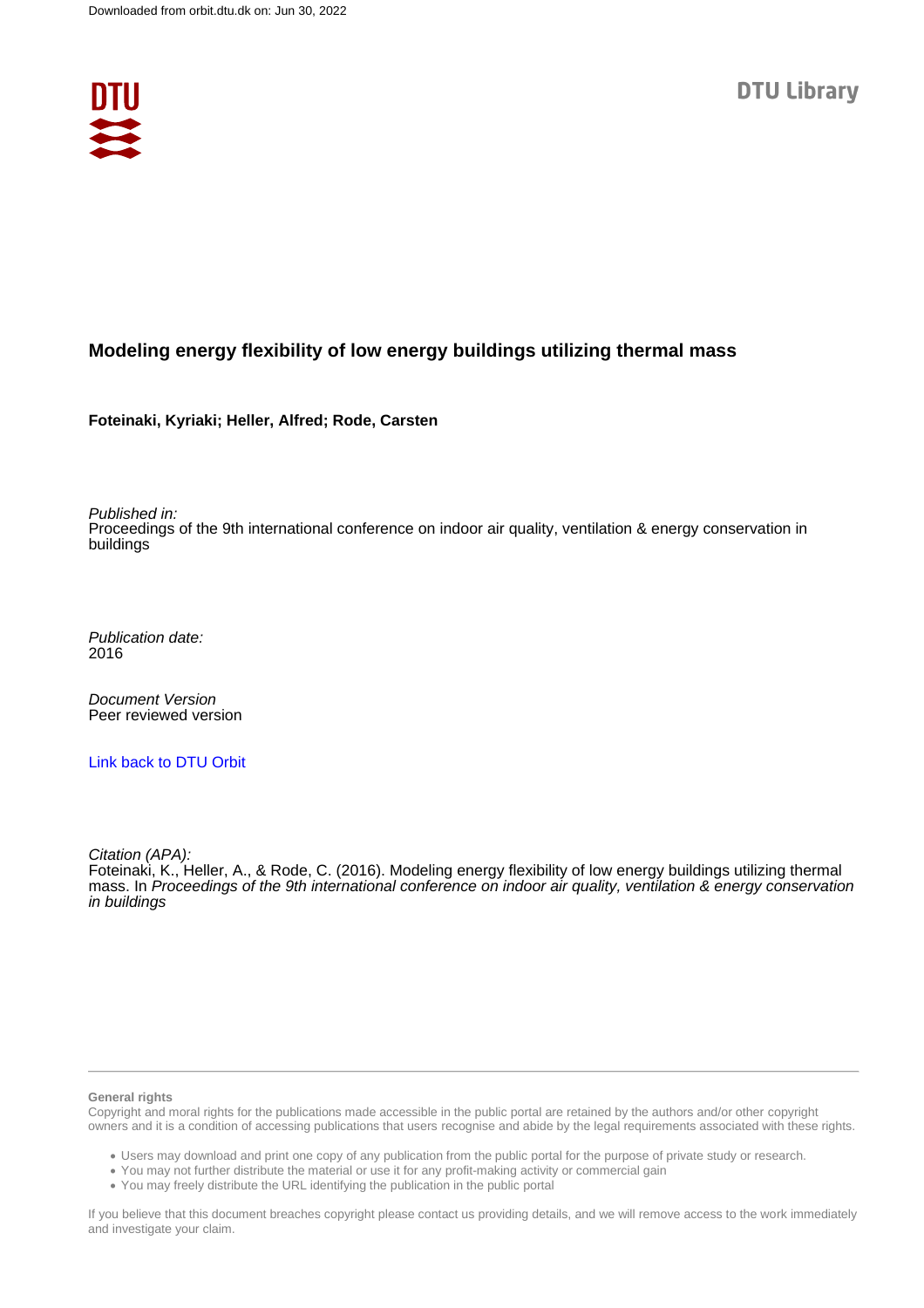# **Modeling energy flexibility of low energy buildings utilizing thermal mass**

Kyriaki Foteinaki\* , Alfred Heller and Carsten Rode

Technical University of Denmark, Kgs.Lyngby, Denmark

*\*Corresponding email: kyfote@byg.dtu.dk*

### **ABSTRACT**

In the future energy system a considerable increase in the penetration of renewable energy is expected, challenging the stability of the system, as both production and consumption will have fluctuating patterns. Hence, the concept of energy flexibility will be necessary in order for the consumption to match the production patterns, shifting demand from on-peak hours to off-peak hours. Buildings could act as flexibility suppliers to the energy system, through load shifting potential, provided that the large thermal mass of the building stock could be utilized for energy storage. In the present study the load shifting potential of an apartment of a low energy building in Copenhagen is assessed, utilizing the heat storage capacity of the thermal mass when the heating system is switched off for relieving the energy system. It is shown that when using a 4-hour preheating period before switching off the heating system, the thermal mass of the building releases sufficient heat to maintain the operative temperature above  $20^{0}C$ for 15 hours. This potential increases with longer preheating period. The thermal behaviour of the external envelope and internal walls is examined, identifying the heat losses of the external envelope and the thermal capacity of the internal walls as the main parameters that affect the load shifting potential of the apartment.

#### **KEYWORDS**

energy flexibility, load shifting, thermal mass, low energy buildings, energy simulation

#### **INTRODUCTION**

In the future energy system a considerable increase in the penetration of renewable energy is expected. The fluctuating pattern of sources like solar and wind would create peaks and deficiencies in the energy production, which would challenge the stability of the system, as both the production and the consumption side would have fluctuating patterns. This would lead to imbalances of the electricity grid requiring changes to the balancing strategies (Hermanns and Wiechmann, 2009). Initially, the focus of such strategies was on the electrical system, but recently a multi-carrier energy system is of interest, including electricity grids, gas grids and district heating and cooling. Energy storage (Beaudin et al., 2010) and Demand Side Management (DSM) (Mohsenian-Rad et al., 2010) and would have a key role facilitating the future energy system. Typical methods to achieve DSM include peak load reduction, shifting demand from on-peak hours to off-peak hours (load shifting), introduction of flexible load shape and energy consumption reduction (strategic conservation) (Müller, 2015).

The building sector appears to have great potential for load shifting, due to the large mass of the building stock, and studies have been performed so as to utilize this mass for thermal energy storage (Wolisz et al., 2013; Reynders et al., 2013; Kensby et al., 2015; Ma and Guo, 2015; Masy et al., 2015).

The purpose of the present study is to perform a building energy simulation of an apartment of a low energy building in Copenhagen and evaluate the heat load shifting potential by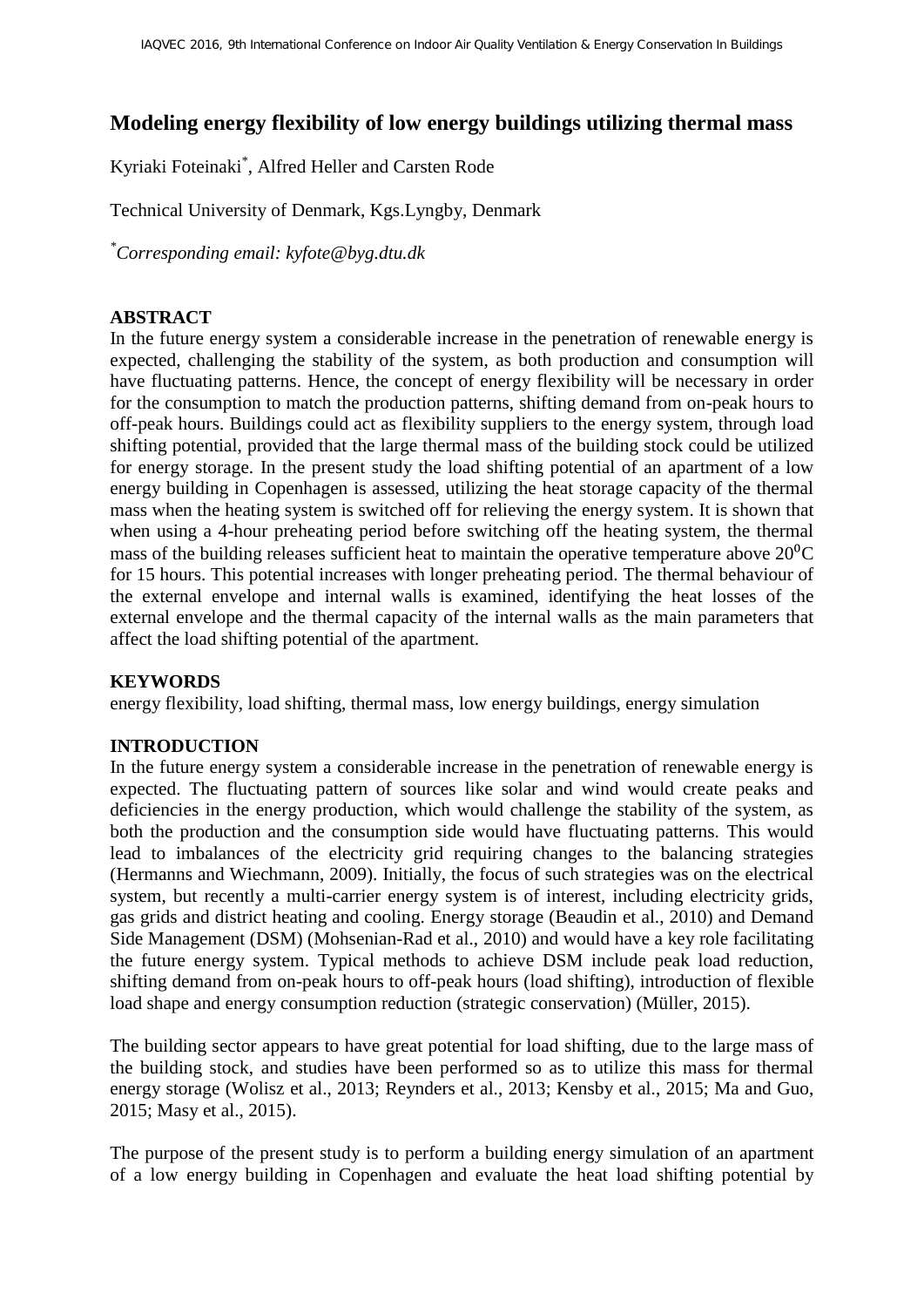utilizing the thermal mass. A scenario is examined, in which the apartment is preheated before the heat supply is cut off to avoid a peak in the operation of the system. In the next section, the scenario examined is described and the basic inputs for the model are given. Afterwards, the results from the simulated cases are presented. Eventually, the main outcomes are discussed and final conclusions are given.

#### **METHODS**

In the multi-carrier future energy system the demand patterns will have to become flexible in order to facilitate the system to integrate a large share of renewables. It has been indicated by the district heating operators that in the future it might be favourable for the district heating system to stop supplying specific districts for certain time intervals. The purpose of the simulated scenario was to identify the effect such a stop would have in an apartment. The focus was on the impact of the thermal mass on the apartment's thermal behaviour. One of the key parameters investigated was the duration of the time that the apartment would need to be preheated before such a stop, in order for the thermal comfort to be maintained. The apartment modelled for this study belongs to a multi-family house building, which was built in 2016 in Copenhagen, Demark, and is connected to the local district heating system. The apartment was modelled in IDA Indoor Climate and Energy (ICE, version 4.7), and dynamic simulations were performed with a time resolution of 5 minutes.

The thermal behaviour of a building consists of a complicated mechanism and is affected by various parameters. This study had a focus on the thermal mass of the building, isolating it from exogenous parameters, such as the daily operation of the building, users' patterns and ambient weather conditions. Thereby, a synthetic weather file was created with stable ambient conditions. Using the Design Reference Year data for Denmark (DRY, 2013), an average day of the heating season for Denmark was estimated, having  $3^{0}C$  temperature, 4.7m/s wind speed and 85% relative humidity. The solar radiation was not included in the study, as solar gains could account for an amount of energy added uncontrollably into a building, which would not allow for the thermal mass to be isolated. Internal gains from occupants, equipment and lighting were not included, as they depend on occupants' behaviour and there could be a range of amplitude and patterns, which would impede the isolation of the thermal mass. Internal masses for furniture and interior constructions were not included as well.

The scenario examined was divided in three periods; the steady state conditions, the preheating period and the cool down period with heating being switched off. Initially, the model was simulated for 5 days to ensure steady state conditions inside the zone and within the walls (days #1 - #5). During the steady state period the operative temperature setpoint was set to  $20\textdegree$ C according to EN/DS 15251 (2007), Category II, which corresponds to "normal level of expectations and should be used for new and renovated buildings". Operative temperature above  $20^{\circ}$ C was considered as minimal comfort temperature. In day #6, the operative temperature setpoint was increased to  $22^{\circ}$ C, which lasted for 4 hours, as a preheating period in order for the thermal mass to absorb heat. Then, the heating system was turned off and the apartment was left to cool down for the next days (until day #10). During the cool down process, the focus was at the first day of this cooling period, observing the thermal response of the apartment.

The simulated apartment had an area of  $81 \text{ m}^2$  and  $2.6 \text{ m}$  height. The north and south walls were exposed to the ambient, while the east and west walls, as well as the floor and ceiling were attached to similarly heated spaces. The building was designed according to the Danish design regulations for 2020. [Table 1](#page-3-0) shows the properties of main components and materials.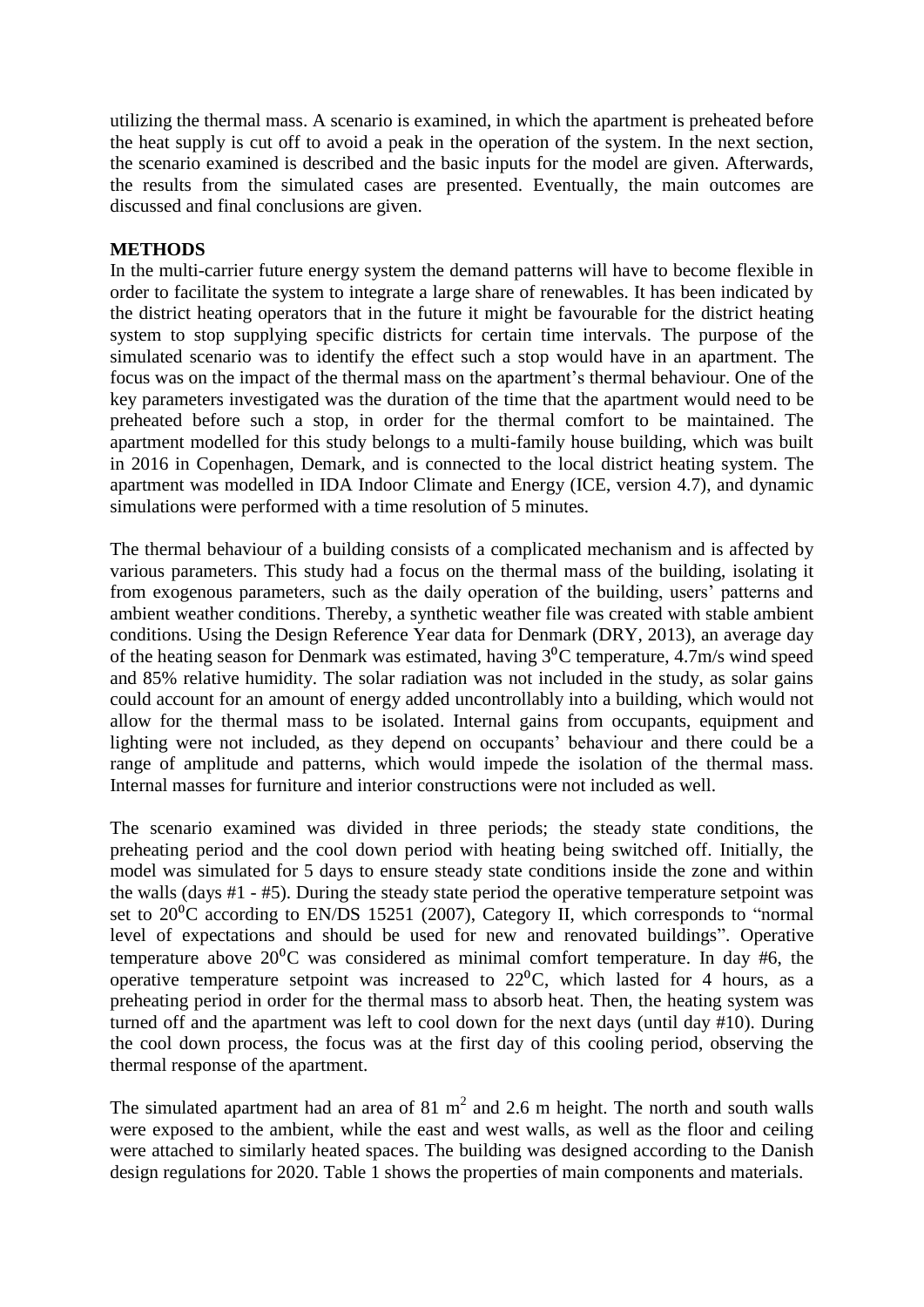| Components    | Thickness [m]                          | U-value $[W/(m^2 K)]$                         | Surface $[m^2]$ | Materials    |
|---------------|----------------------------------------|-----------------------------------------------|-----------------|--------------|
| External wall | 0.55                                   | 0.12                                          | 25.7            | Concrete     |
|               |                                        |                                               |                 | Insulation   |
|               |                                        |                                               |                 | <b>Brick</b> |
| Internal wall | 0.2                                    | 3.43                                          | 49.4            | Concrete     |
| Internal      | 0.45                                   | 0.27                                          | 161.5           | Wood         |
| floor/ceiling |                                        |                                               |                 | Concrete     |
|               |                                        |                                               |                 | Insulation   |
| Windows       | 3 pane glazing                         | 0.81                                          | 18.51           |              |
| Materials     | Thermal conductivity $[W/(m \cdot K)]$ | Specific heat $[J/(kg·K)]$ Density $[kg/m^3]$ |                 |              |
| Concrete      | 1.65                                   | 1000                                          | 2200            |              |
| Insulation    | 0.037                                  | 750                                           | 20              |              |
| <b>Brick</b>  | 1.2                                    | 840                                           | 1600            |              |
| Wood          | 0.17                                   | 2000                                          | 750             |              |

<span id="page-3-0"></span>Table 1: Properties of main components and materials

Mechanical ventilation was included in the system with constant flow of 0.5 ach, according to EN/DS 15251 (2007), using heat recovery with efficiency 0.8. Infiltration was accounted as constant flow of 0.1 ach, according to DS 418 (2011) for new buildings. Regarding the heating system, the building was connected to the district heating system and the heating emission system inside the apartment was floor heating of 16 W/m<sup>2</sup>, supplied with 40<sup>o</sup>C water temperature and controlled with a proportional controller on the room operative temperature.

# **RESULTS**

As a reference value, the time constant of the apartment was calculated as the ratio of the thermal capacity to the steady-state heat losses (Antonopoulos and Koronaki, 2000), including transmission, ventilation with heat recovery and infiltration. The thermal capacity was approximately 108 kWh/K and the heat losses 37 W/K, leading to a time constant for the apartment of 878 hours. This is a very high value compared to a typical Danish building. The limited losses were attributed, firstly, to the fact that the apartment had a relatively small façade compared to the total wall area and secondly, as previously explained, the examined apartment was built according to the 2020 regulations, so it was an airtight building with very low values of heat transfer coefficients, both for the external walls and the windows.

Dynamic simulations were performed for the scenario explained in the METHODS section. During the steady state conditions, the operative temperature was maintained at 20  $^{\circ}$ C. Subsequently, the temperature was allowed to increase until 22  $\mathrm{^0C}$  during the 4-hours preheating period. Since the heating system of the apartment was floor heating, the system had a slow response, so the operative temperature was increased only until 20.6  $^{\circ}$ C. The operative temperature increase achieved was small, so the temperature increase of the ceiling, internal and external wall surfaces was minor, as depicted in Figure 1a. The floor surface had the highest surface temperature at all times and achieved a distinct temperature increase during the preheating period, as expected. Figure 1b depicts the surface heat fluxes for the ceiling, one of the external walls and one of the internal walls. Negative values indicate that heat was absorbed in the walls, while positive values indicate that heat was released from the walls to the room. It may be seen that the ceiling and the internal wall behaved similarly, absorbing heat during the preheating hours and emitting back to the room, shortly after the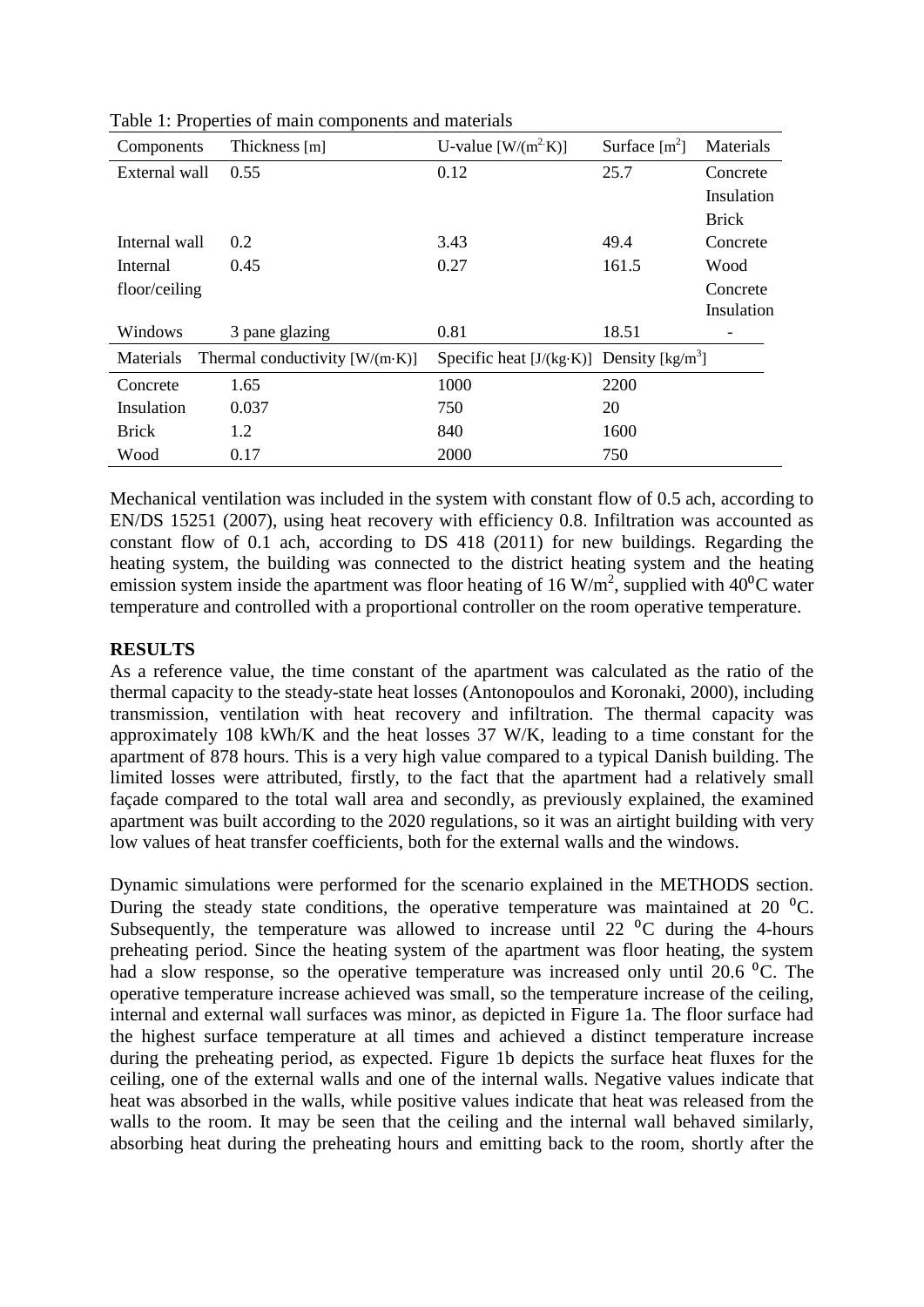cooling down phase began. Although the external wall absorbed heat within the preheating hours, heat was never released back in the apartment.



Figure 1**.** a) Surface temperatures during day #6 (hours counted since day #1). b) Surface heat fluxes during day #6 (hours counted since day #1).

During the steady state conditions, the heating system ran uninterrupted generating 1.15 kWh for a duration of 2h, as it is depicted in the energy balance in Figure 2a. During the first two hours of the cool down period the internal walls, including floor and ceiling, released 0.81 kWh. This accounted for 61% of the demand, namely heat losses from the windows, external walls and thermal bridges, mechanical ventilation and infiltration.



Figure 2. a) Energy balance for a duration of 2h. b) Operative temperature during days #6-#8 (hours counted since day #1).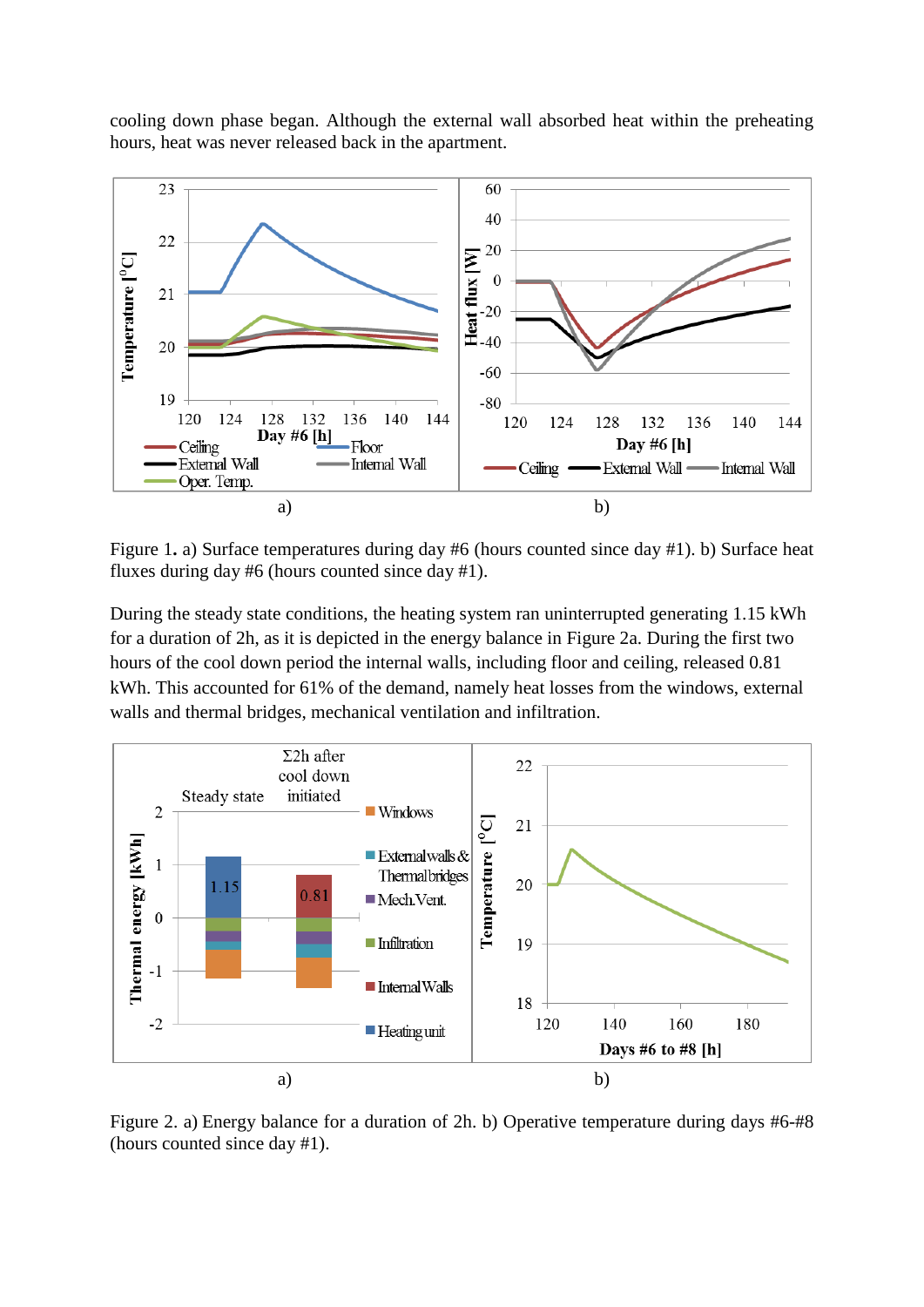Letting the apartment cool down for the following days, it may be observed from Figure 2b that the operative temperature still remained above 20  $^{\circ}$ C for a considerable amount of hours. In this case, with 4 hours of preheating, the operative temperature remained above 20 $\rm{^{0}C}$  for 15 hours after the heating system stopped working, only by recovering heat from the internal walls, ceiling and floor. During these 15 hours, 7 kWh were recovered from the thermal mass of the apartment. This indicates that the heat flows released are sufficient for a load shifting to be planned.

In order to investigate the effect of the duration of preheating, simulations were performed for different preheating periods, decreasing to 2 hours and increasing to 6 hours of preheating. The results may be seen in [Table 2.](#page-5-0)

| ັ<br>Preheating duration<br><b>Basic case apartment</b>                      |      |      |       |
|------------------------------------------------------------------------------|------|------|-------|
|                                                                              | 2 h  | 4 h  | 6 h   |
| Max operative temperature difference during preheating $\lceil {^0}C \rceil$ | 0.3  | 0.6  | 0.8   |
| No. of hours operative temperature above $20^{\circ}$ C [h]                  | 8.3  | 15.1 | 21.2  |
| Energy recovered from thermal mass during above hours [kWh]                  | 3.79 | 7 04 | 10.09 |

<span id="page-5-0"></span>Table 2. Thermal response of the apartment for different preheating periods

It can be observed from the table that the slow response of the heating system did not allow the operative temperature to increase considerably in any of the preheating periods, hence thermal comfort is almost not affected. However, one may notice the effect of the different preheating periods on the number of hours that the operative temperature can be maintained above  $20^{\circ}$ C, being approximately 8 h, 15 h and 21 h for the different preheating periods. Respectively, the thermal energy recovered during these hours varied between 3.8 kWh, 7 kWh and 10.1 kWh.

It could be observed that the heat recovered from the thermal mass came from the internal walls, including the ceiling and the floor. Thereby, the capacity of the thermal mass of the internal walls, should be considered as one of the main contributors to the load shifting potential of the apartment. On the other hand, the building envelope did not contribute to the heat recovery. Nevertheless, the external envelope is of equal importance for the load shifting potential of the apartment, since it governs the losses to the ambient. Thereby, it should be investigated in terms of total heat loss, rather than the capacity of its thermal mass. In addition, the total surface area of the external walls was rather small compared to the total surface area of the internal walls, ceiling and floor. Therefore, in order to examine the different behaviour of the internal and external walls, two scenario cases were created.

In the first case, the effect of thermal capacity of the internal walls on the load shifting potential was investigated. The material of the internal walls was changed from concrete to aerated concrete, with the following thermal properties; thermal conductivity of  $0.2 W/(m·K)$ , density of 500 kg/m<sup>3</sup> and specific heat of 800 J/(kg⋅K). This apartment would have a thermal capacity of 29 kWh/K, the same heat losses as the base case apartment (37W/K), leading to a time constant of 238 hours, namely 640 hours less than the base case apartment. In the second case, the effect of the heat losses of the building envelope on the load shifting potential was investigated. The windows were replaced with windows of a U-value of 2.8  $W/(m^2 \cdot K)$  and the infiltration was increased to 0.87 ach, both typical values of Danish existing buildings.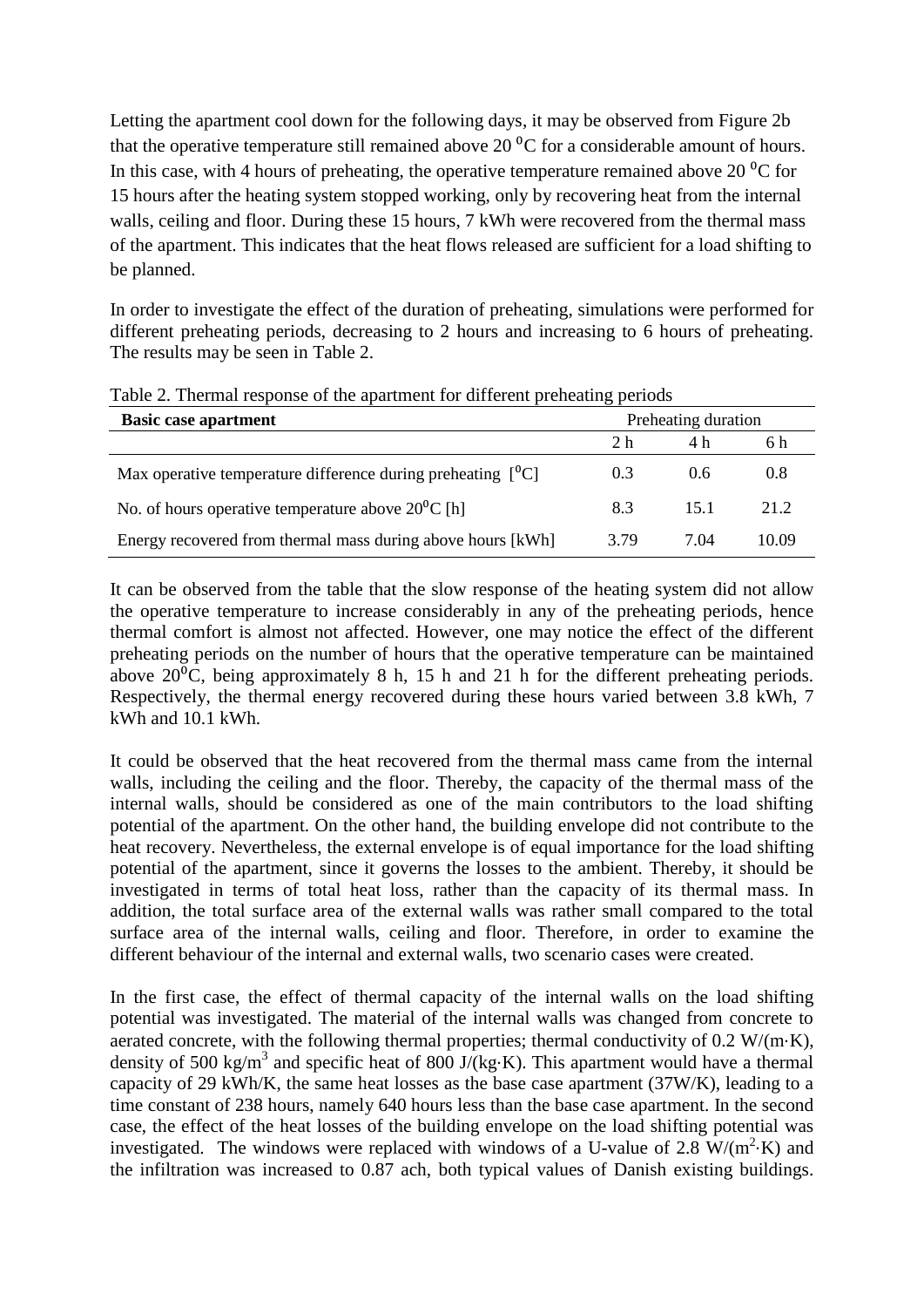This apartment would have a thermal capacity of 108 kWh/K, heat losses of 126 W/K, leading to a time constant of 238 hours, equal to the first case. The results are presented in [Table 3.](#page-6-0)

|                                                                    | <b>Case 1: Aerated concrete</b><br>for internal walls |      |      | <b>Case 2: Increased heat losses</b><br>from building envelope |      |      |  |
|--------------------------------------------------------------------|-------------------------------------------------------|------|------|----------------------------------------------------------------|------|------|--|
|                                                                    | Preheating duration                                   |      |      | Preheating duration                                            |      |      |  |
|                                                                    | 2 <sub>h</sub>                                        | 4 h  | 6 h  | 2 h                                                            | 4 h  | 6 h  |  |
| difference<br>Max operative temp.<br>during preheating $[{}^{0}C]$ | 1.1                                                   | 1.7  | 2.0  | 0.2                                                            | 0.3  | 0.5  |  |
| No. of hours operative temp. above<br>$20^{\circ}$ C [h]           | 6.1                                                   | 9.5  | 11.2 | 17                                                             | 2.9  | 3.9  |  |
| recovered from thermal<br>Energy<br>mass during above hours [kWh]  | 0.36                                                  | 2.49 | 3.37 | 2.08                                                           | 4.90 | 6.61 |  |

<span id="page-6-0"></span>

| Table 3. Thermal response of the apartment for the two scenario cases examined |  |  |  |
|--------------------------------------------------------------------------------|--|--|--|
|                                                                                |  |  |  |
|                                                                                |  |  |  |

As expected, in both cases the hours that the operative temperature remained above  $20^{\circ}$ C were reduced, and so was the difference between the different preheating periods. In the first case, the temperature increase achieved during the preheating periods was considerably higher, but since the thermal capacity of the internal walls was reduced, the energy recovered from thermal mass was considerably lower, namely from 0.4 kWh to 3.4 kWh for the different preheating periods. Taking, for example, the 4 h preheating period, the internal walls managed to cover only 8% of the demand in the first 2 hours of the cool down period, compared to the 61% which was presented in the base case apartment.

In the second case, the apartment behaved similarly to the base case apartment. A very small temperature increase was observed during the preheating periods, but the high capacity of the internal walls recovered from 2.1 kWh to 6.6 kWh for the different preheating periods. This corresponds to the internal walls covering 76% of the demand in the first 2 hours of the cool down period for the 4 h preheating period scenario. However, the hours that the minimal comfort temperature was maintained were considerably reduced, due to the increased losses through the building envelope.

# **DISCUSSIONS**

The operative temperature setpoint of  $20^{\circ}$ C used as minimal comfort temperature corresponds to a "normal level of expectations" and should be used for new buildings, according to EN/DS 15251 (Category II). However, a lower temperature of  $18^{0}$ C could also be used corresponding to "moderate, acceptable level of expectations". In this case, the potential for load shifting would be considerably increased. Furthermore, the upper limit of  $22\degree$ C was not reached in most cases, due to short preheating periods and slow response of the floor heating system. Different control of the floor heating system, for example supplying higher water temperatures, could achieve higher temperature increase during the preheating period. This would yield a higher amount of heat being stored and released back in the apartment, thus better load shifting potential. Even further, the upper limit could be increased if the preheating period would be during the time that occupants are not present in the apartment.

Regarding the two scenario cases, they resulted in limited load shifting potential. In the case of the decreased thermal capacity of the internal walls, the hours that the minimal comfort temperature was maintained were reduced by 37% for the preheating period of 4 hours, while in the case of the increased heat losses of the building envelope, the hours that the minimal comfort temperature was maintained were reduced by 80% for the same preheating period.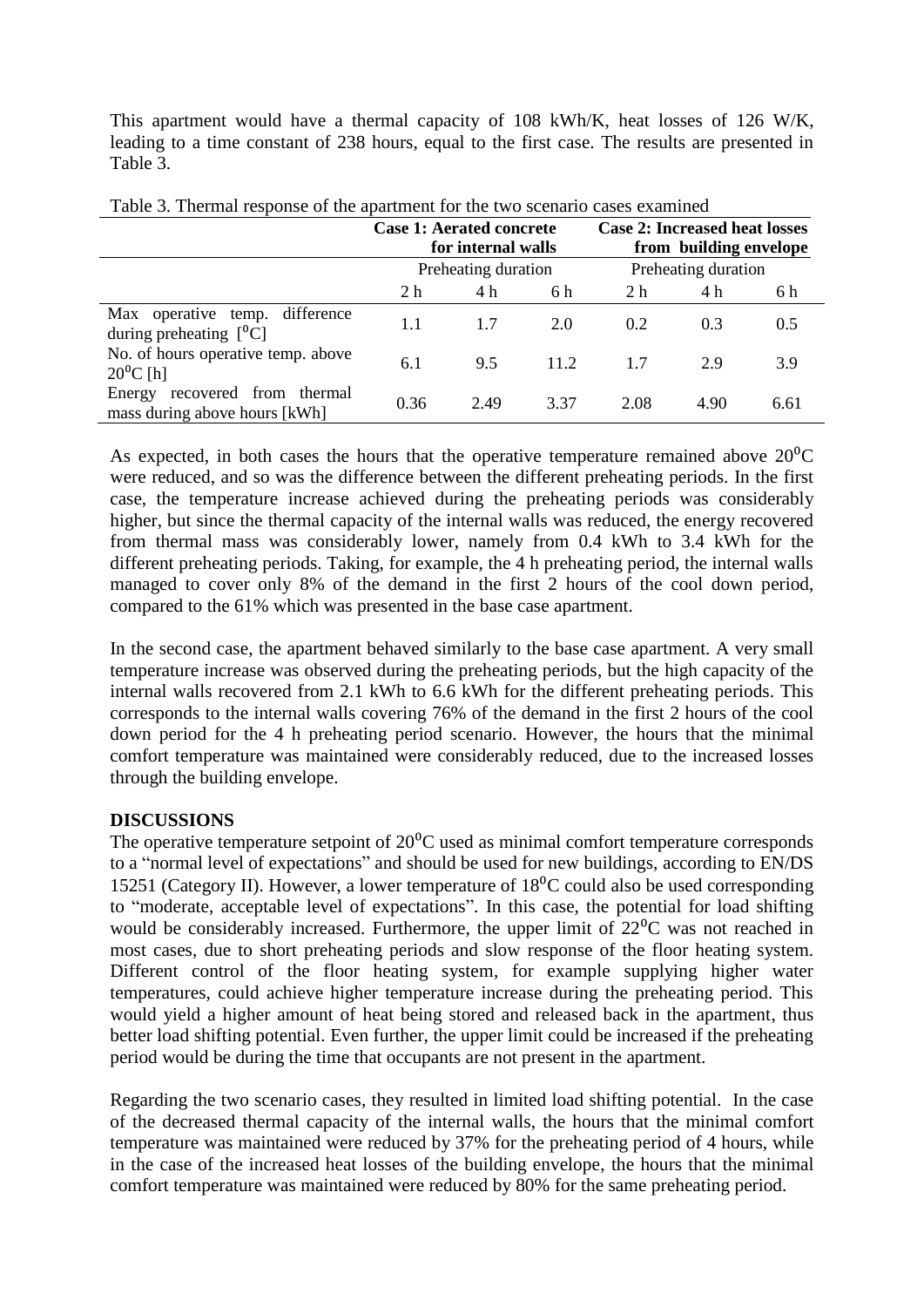The duration of the preheating period had a considerable impact on the number of hours that the minimal comfort temperature was maintained, varying from 8h to 21h for 2h to 6h preheating period for the base case scenario. This provides different possibilities for Demand Side Management, adjusting to projections of the system's needs. The duration of the period that heating can be switched off could be used as an indicator for the flexibility performance of a building. This report has shown that it would depend strongly on the thermal mass of the apartment, but not exclusively. The degree of insulation of the building envelope is also substantive.

Finally, it should be noted that for this study, the time of the switch off of the heating was not influential, as there were no solar or internal gains, since the target was to isolate the effect of the thermal mass. Further on, more realistic cases should be studied including solar and internal gains, using different occupancy schedules and identifying the impact on load shifting potential.

### **CONCLUSIONS**

It has been shown that for an apartment of a low energy building in Copenhagen the thermal mass can be utilized as thermal energy storage, thus facilitating heat load shifting for several hours, without the contribution from internal or solar gains. This potential increases with longer preheating periods.

Two cases were examined, first changing the thermal capacity of the internal walls and second the heat losses of the external envelope such that the static time constant became equal in both cases. It was shown that the external and internal walls, including floor and ceiling, contributed to the load shifting potential of the apartment, though in different terms. The internal walls recovered the heat that was absorbed during the preheating period, covering for a certain amount of hours part of the demand. The properties of the materials used in the internal walls defined the heat capacity of the internal walls, which governed the potential for load shifting of the apartment. On the other hand, the building envelope affected the potential for load shifting, only in terms of heat losses to the ambient. The heat that was absorbed in the external walls during the preheating period was not released in the apartment, but it was gradually lost to the ambient due to heat conduction. Thereby, in the second case, the heat losses of the external envelope governed the potential for load shifting of the apartment.

Finally, the relative size of the internal versus the external walls partly defines the impact of the two types of walls. In the present case the area of the outer walls was so small that thermal capacity of the external walls had infinitesimal impact on the load shifting potential.

# **ACKNOWLEDGEMENT**

This study has been a part of the Danish project EnergyLab Nordhavn – New Urban Energy Infrastructures.

#### **REFERENCES**

Antonopoulos, K. and Koronaki, E., 2000. Effect of indoor mass on the time constant and thermal delay of buildings. Fuel and Energy Abstracts, 41(May 1999), p.408.

Beaudin, M. et al., 2010. Energy storage for mitigating the variability of renewable electricity sources: An updated review. Energy for Sustainable Development, 14(4), pp.302–314.